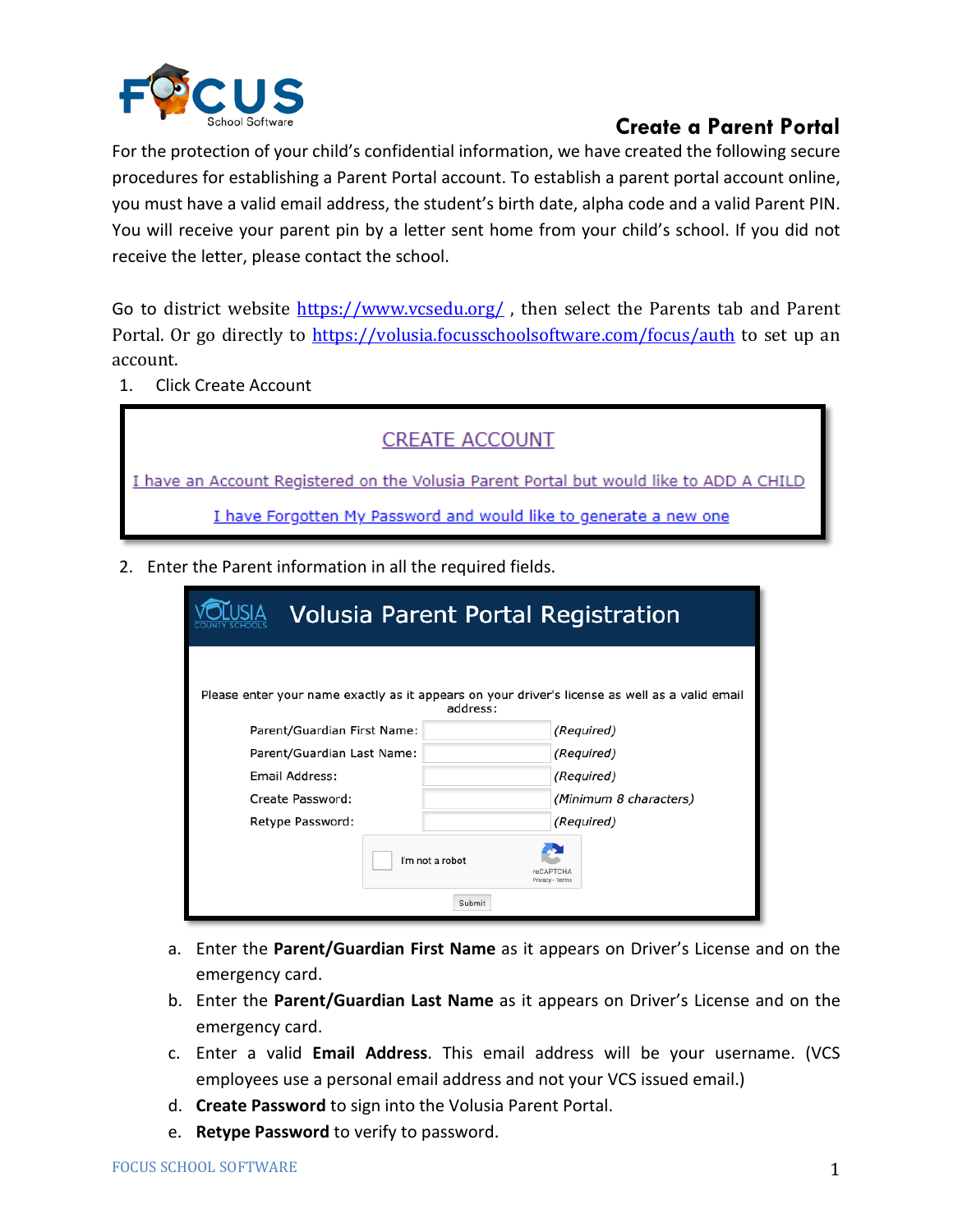

- f. Check the box **I'm not a robot**.
- g. Click **Submit**.
- 3. Click I would like to Add a Child who is already enrolled.

| Volusia Parent Portal Registration                                                                                           |
|------------------------------------------------------------------------------------------------------------------------------|
| <b>Students</b>                                                                                                              |
| You do not have any linked students at this time.                                                                            |
| [ I would like to ADD A CHILD who is already enrolled. ]<br>[ I am FINISHED adding students. Please take me to the Portal. ] |

4. Enter the Student information in all the required fields to identify your child. Multiple children cannot be added at one time; an option to add another child will be available in the next step.

|                                 | <b>Volusia Parent Portal Registration</b> |
|---------------------------------|-------------------------------------------|
|                                 | Please enter your student's information:  |
| Student ID:                     | (Required)                                |
| Student's Birthdate:<br>January | 2019<br>÷<br>÷<br>÷<br>(Required)<br>1    |
| PIN:                            | (Required)                                |
| I'm not a robot                 | reCAPTCHA<br>Privacy - Terms              |
|                                 | Add Student                               |
|                                 | [ Return to the Student listing, ]        |

- a. Enter the student's Alpha ID in all caps
- b. Enter the student's Birthdate.
- c. Enter the student's PIN. This PIN is given in the pin letter sent home from the school.
- d. Check the box **I'm not a robot**.
- e. Click **Add Student**.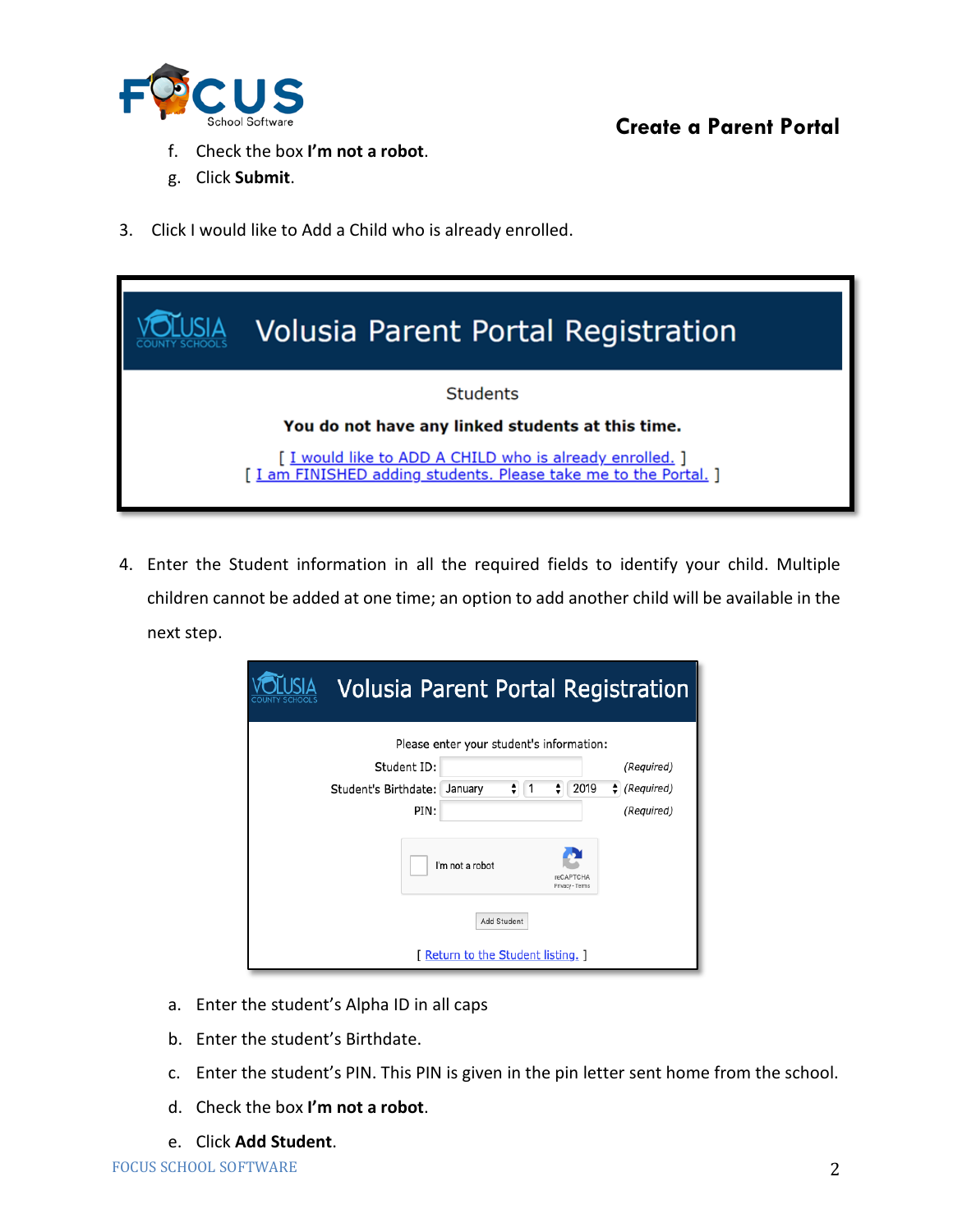

5. You will then see the name of your student. You can choose to add another child (see step 6) or click go to the Parent Portal.

| <b>Volusia Parent Portal Registration</b>                                                                                  |
|----------------------------------------------------------------------------------------------------------------------------|
| Students                                                                                                                   |
| Madison                                                                                                                    |
| [I would like to ADD A CHILD who is already enrolled.]<br>[ I am FINISHED adding students. Please take me to the Portal. ] |

Or you may see this screen below. If this screen is shown you will need to go to your child's school to make sure your information is correct in the system and to verify your identity.

**Alert:** If the registering person is not a valid contact within Focus, they will receive the error in the below screenshot.

|                                          | <b>Volusia Parent Portal Registration</b>                                     |            |  |
|------------------------------------------|-------------------------------------------------------------------------------|------------|--|
| Please enter your student's information: |                                                                               |            |  |
|                                          | Parent/Guardian's name below must match one of your child's Address/Contacts. |            |  |
| Parent/Guardian First Name:              |                                                                               | (Required) |  |
|                                          |                                                                               |            |  |

6. To add another child, click **I would like to Add A Child who is already enrolled**. You will need to repeat step 4. You will need the PIN number for your other child as well as their alpha and birthdate.

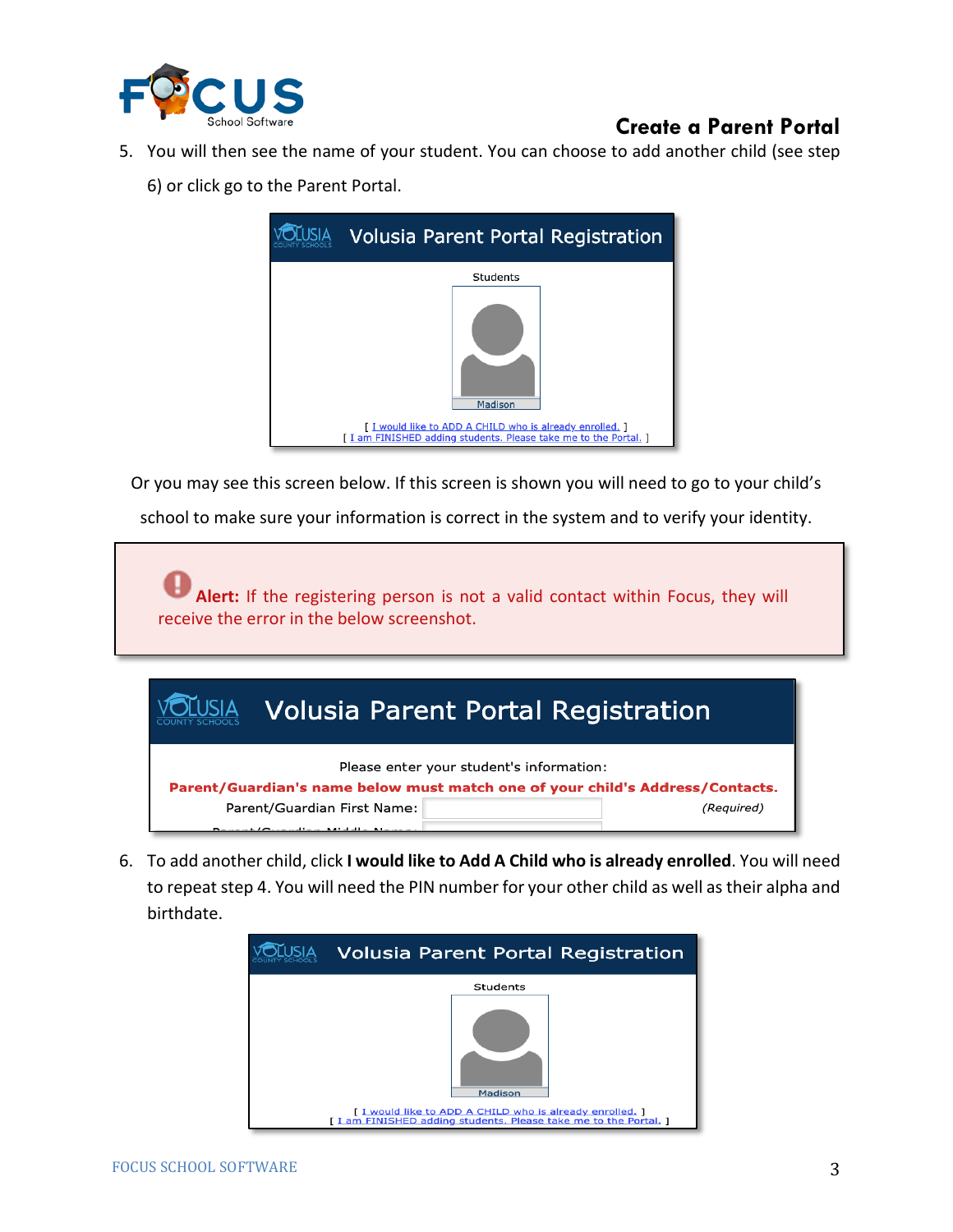

7. An email will be sent to the email address on file stating that access has been granted for the students identified, as well as others who have access to this student. An additional link to the parent portal account will also be available.



8. After setting up a Parent Portal account, you can access it by going to the district website <https://www.vcsedu.org/>, then select the Parents tab and Parent Portal. Or go directly t[o https://volusia.focusschoolsoftware.com/focus/parents](https://volusia.focusschoolsoftware.com/focus/parents)

Enter your username which is the email address you registered with and password you created. Click **Log In.**

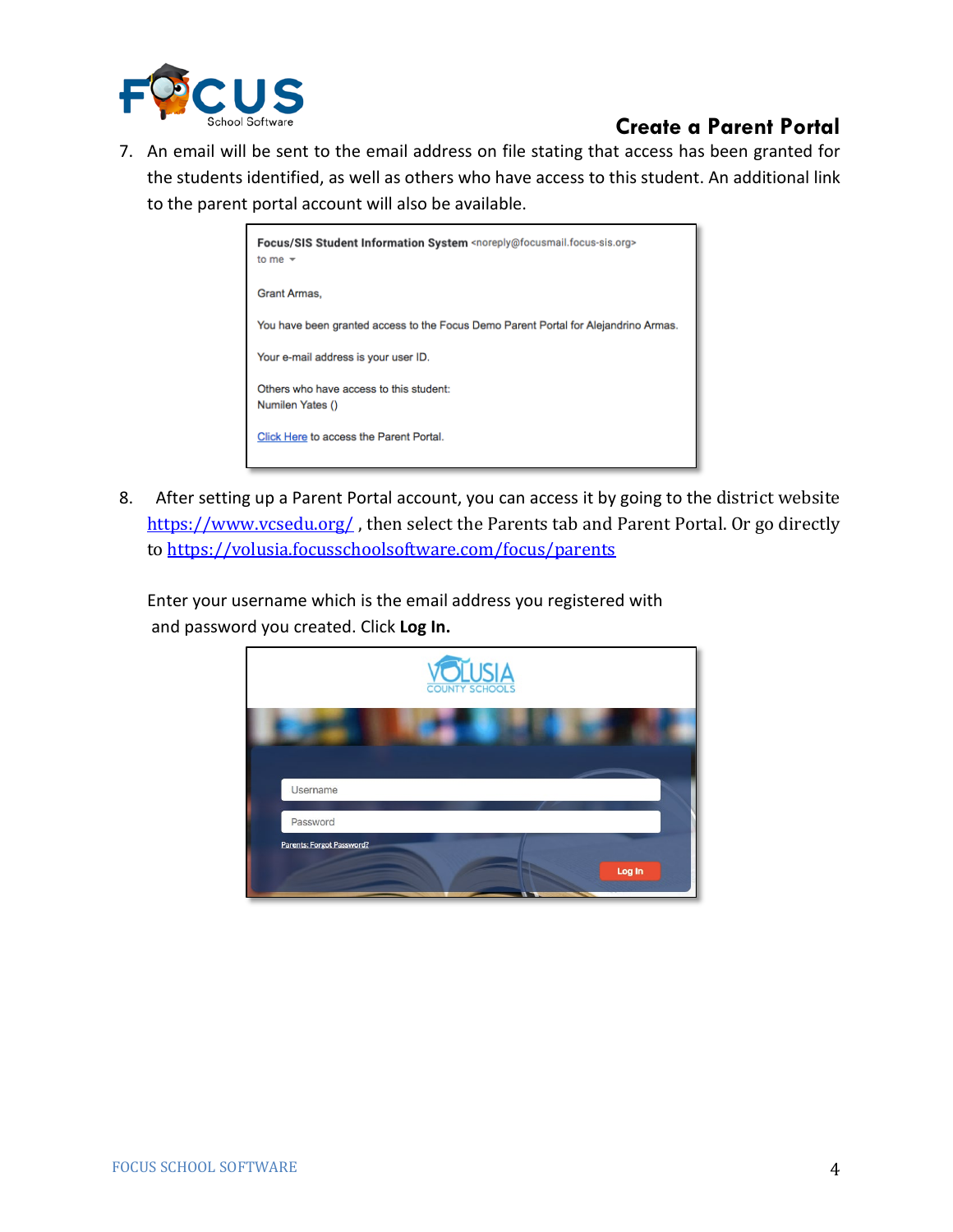

#### **Custody Alert:**

Once in the Parent Portal, some parents may see the alert below. You will then need to go to your child's school to identify who you are with a driver's license or photo id and the school will need to verify your account.

**Alert:** If your child has a custody alert on file, you will not have access to your child's information until you visit the school to get your account verified. The following message will be displayed on your Volusia Parent Portal Page.

#### Alerts - Since you last logged in:

Wait!You have linked a new student and have 1 more step to see your child's information. Your account is active, but you must visit your child's school to verify your identity before you can see your child's information.

You are not set to receive email notifications.

### **Setup Notifications**

Parents can subscribe to email notifications and determine the frequency and areas of summary

included in the notifications

- 1. Go to the **Parent Portal** screen.
- 2. Find the **Email Notifications** box.

|                                       | $S A$ Portal An                                                         | ke (Parents)                                      | SCHOOL SECONDARY - 0444 2019-2020<br>◘                                                   | Santa Claus<br>GP <sub>1</sub>                                               |
|---------------------------------------|-------------------------------------------------------------------------|---------------------------------------------------|------------------------------------------------------------------------------------------|------------------------------------------------------------------------------|
| 佥                                     | Welcome, An<br>œ                                                        |                                                   |                                                                                          | Last login: Wed 14 Aug 2019 08:49:34 AM EDT                                  |
| $\mathsf{A}^{\widetilde{\mathsf{F}}}$ | Alerts - Since you last logged in:                                      |                                                   | <b>Messages</b>                                                                          | <b>Upcoming Events - View Calendar</b>                                       |
| தி                                    | You are not set to receive email notifications.                         |                                                   | <b>Welcome!</b>                                                                          |                                                                              |
| 弥                                     | Santa has been marked with other attendance codes 7 periods             |                                                   | Welcome to Focus, the new SIS (Student Information System) of<br>Volusia County Schools! | 09/02/2019: Labor Day-No School                                              |
|                                       |                                                                         |                                                   |                                                                                          | 09/16/2019: Teacher Workshop Day-No Students                                 |
|                                       |                                                                         |                                                   |                                                                                          | 10/11/2019: End of GP1                                                       |
|                                       |                                                                         |                                                   |                                                                                          | 10/14/2019: Teacher Workshop Day-No Students                                 |
|                                       |                                                                         |                                                   |                                                                                          | 11/11/2019: Veteran's Day                                                    |
|                                       |                                                                         |                                                   |                                                                                          | 11/25/2019: Thanksgiving Holidays                                            |
|                                       | <b>Featured Programs</b>                                                |                                                   |                                                                                          | <b>Email Notifications</b>                                                   |
|                                       | 图 ENG 1<br>01 01 Pa                                                     | 89% B                                             |                                                                                          | Email<br><b>Status</b><br>Save                                               |
|                                       | <b>A GEOMETRY</b><br>02 02 Ja                                           | <b>Not Graded</b><br><b>ie</b>                    |                                                                                          | @gmail.com<br>S(<br>⊠                                                        |
|                                       | <b>A US GOVT</b><br>03 03 Je                                            | <b>Not Graded</b><br>ob                           |                                                                                          | Summary Type: Custom<br>$\bullet$<br><b>Threshold</b><br><b>Notification</b> |
|                                       | 孢<br><b>INTENS READ</b><br>04 05 Pa                                     | <b>Not Graded</b><br>eau                          |                                                                                          | Course Average drops below                                                   |
|                                       | 仾<br>2-D STUDIO ART 2 05 05 Pa<br>仮<br><b>THEATRE 3 HON</b><br>06 06 Ca | <b>Not Graded</b><br>reau                         |                                                                                          | OR <sup>-</sup><br>i<br>Grades                                               |
|                                       | クロ<br>MARINE SCI 1 HON 07 07 Ca                                         | <b>Not Graded</b><br>т<br><b>Not Graded</b><br>т. |                                                                                          | Course Grade becomes<br>Assignment scores below a<br>$\%$                    |
|                                       | ٨f<br><b>Absences</b>                                                   |                                                   |                                                                                          |                                                                              |
|                                       | $\mathsf{A}^{\varphi}$<br><b>Final Grades &amp; GPA</b>                 |                                                   |                                                                                          | Absences<br>days absent in a<br>day period                                   |
|                                       | 金<br>Calendar                                                           |                                                   |                                                                                          | □ Received Referral<br><b>Discipline</b>                                     |

- 3. Enter the email address.
- 4. Click **Save**.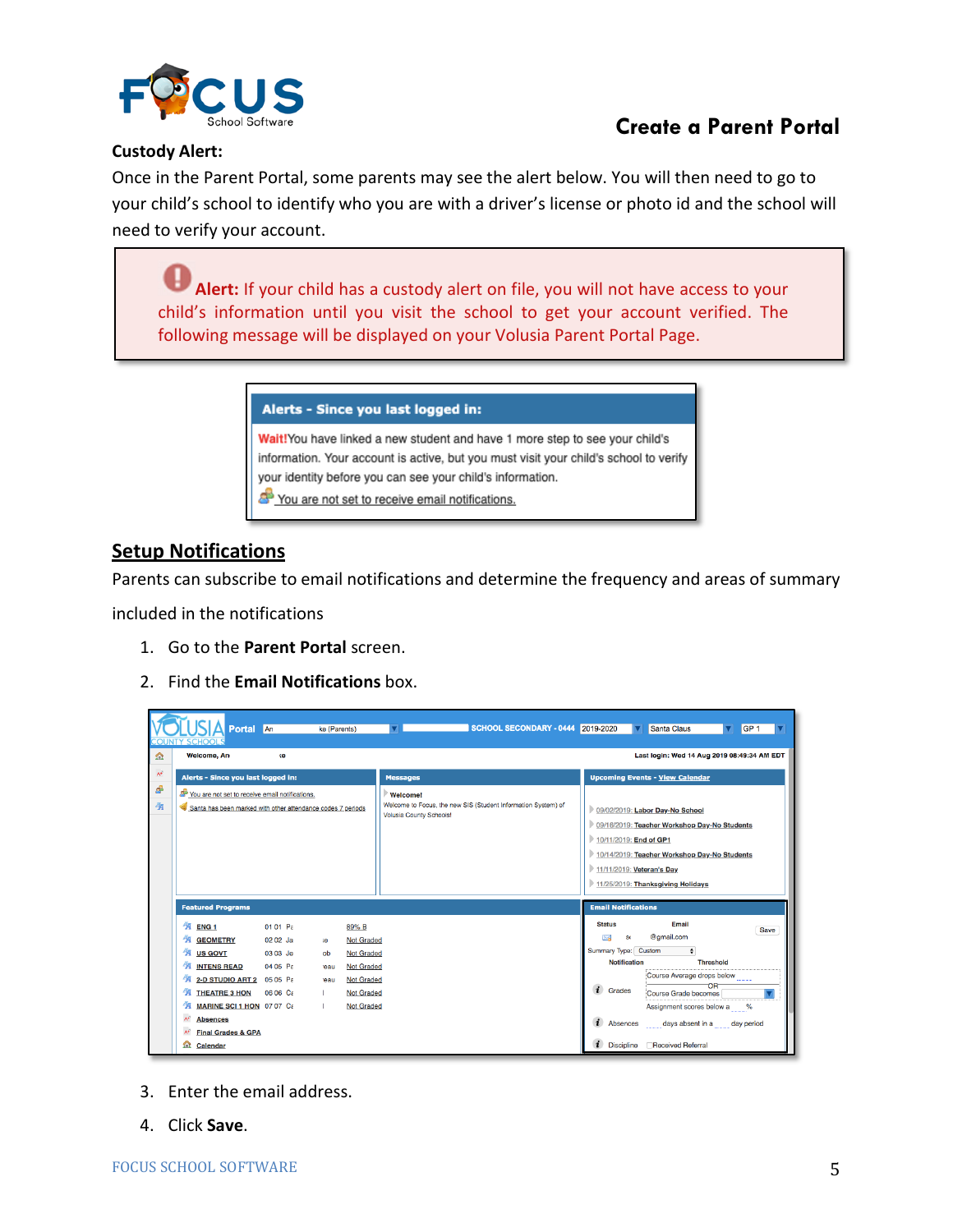

a. This will send a verification email. When hovering over the  $\boxtimes$  you will see the email status message. Once you verify your email from the verification email. symbol will change once the email is verified. Notifications cannot be set until the email address is verified.

| <b>Email Notifications</b> |                                             |            |      |
|----------------------------|---------------------------------------------|------------|------|
| <b>Status</b>              |                                             | Email      | Save |
|                            | s                                           | @gmail.com |      |
| <b>Summar Email Status</b> |                                             |            |      |
|                            | This email address needs to be<br>verified. |            |      |

Once your email is verified you will see this email status message



5. Define the type of emails to receive in the summary type.



If **Custom** is selected, there are options to set thresholds for when notifications are sent about grades and attendance.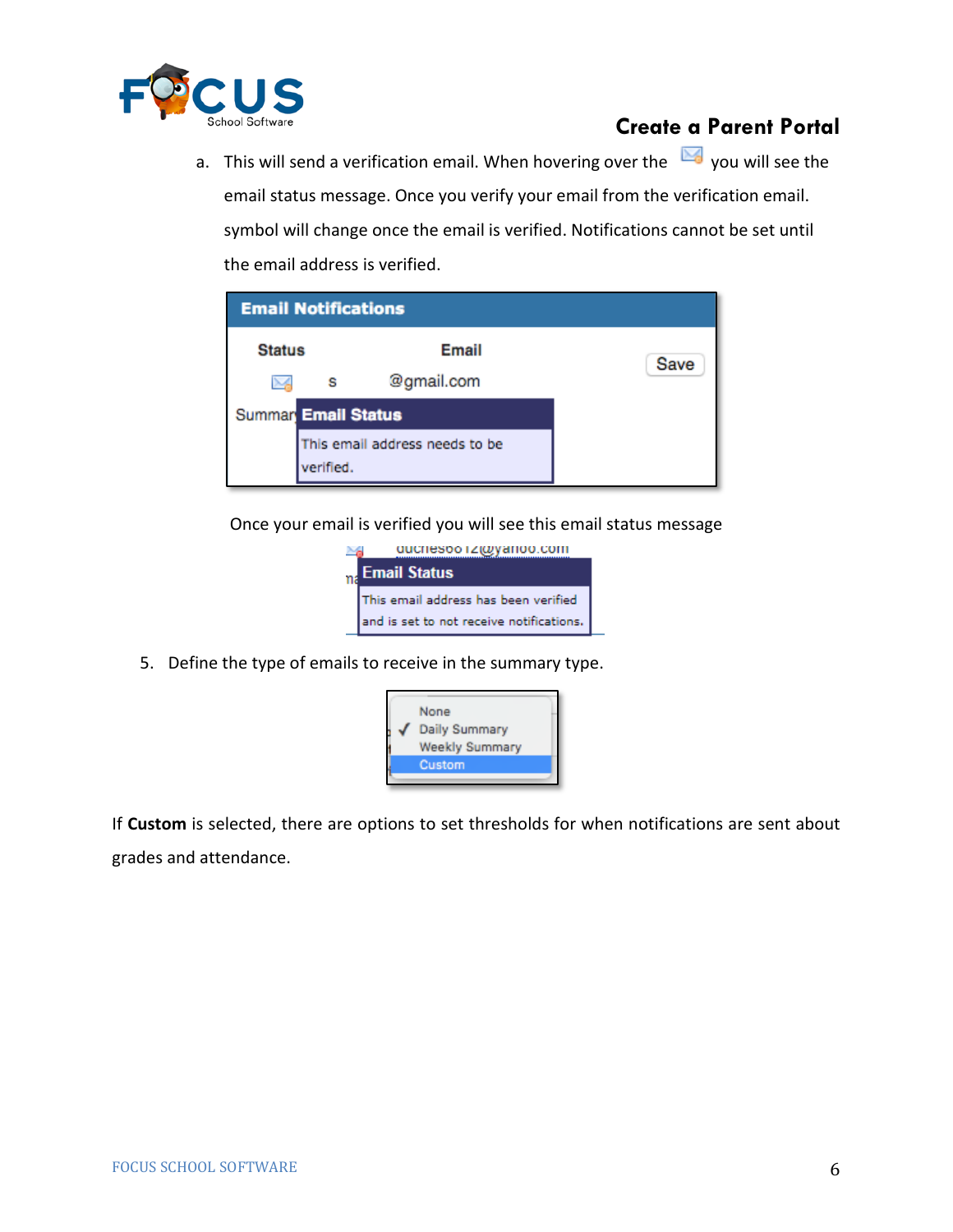

| <b>Email Notifications</b>                  |                                                                                      |      |
|---------------------------------------------|--------------------------------------------------------------------------------------|------|
| <b>Status</b><br><b>S</b>                   | Email<br>@gmail.com                                                                  | Save |
| Summary Type: Custom<br><b>Notification</b> | <b>Threshold</b>                                                                     |      |
| а<br>Grades c                               | <b>b</b> Course Average drops below<br>Course Grade becomes                          |      |
|                                             | <b>d</b> Assignment scores below a<br>Absences e days absent in a same day<br>period | %    |

a. Hovering or clicking on the  $\boldsymbol{i}$  will give the user instructions.



- b. Receive a notification if the course average or course grade drops below the specified threshold.
- c. Receive a notification if an assignment score drops below the specified threshold.
- d. Receive a notification if the student is absent for the specified number of days in the specific time period.
- e. Receive a notification if the student receives a referral.
- f. Click **Save**.